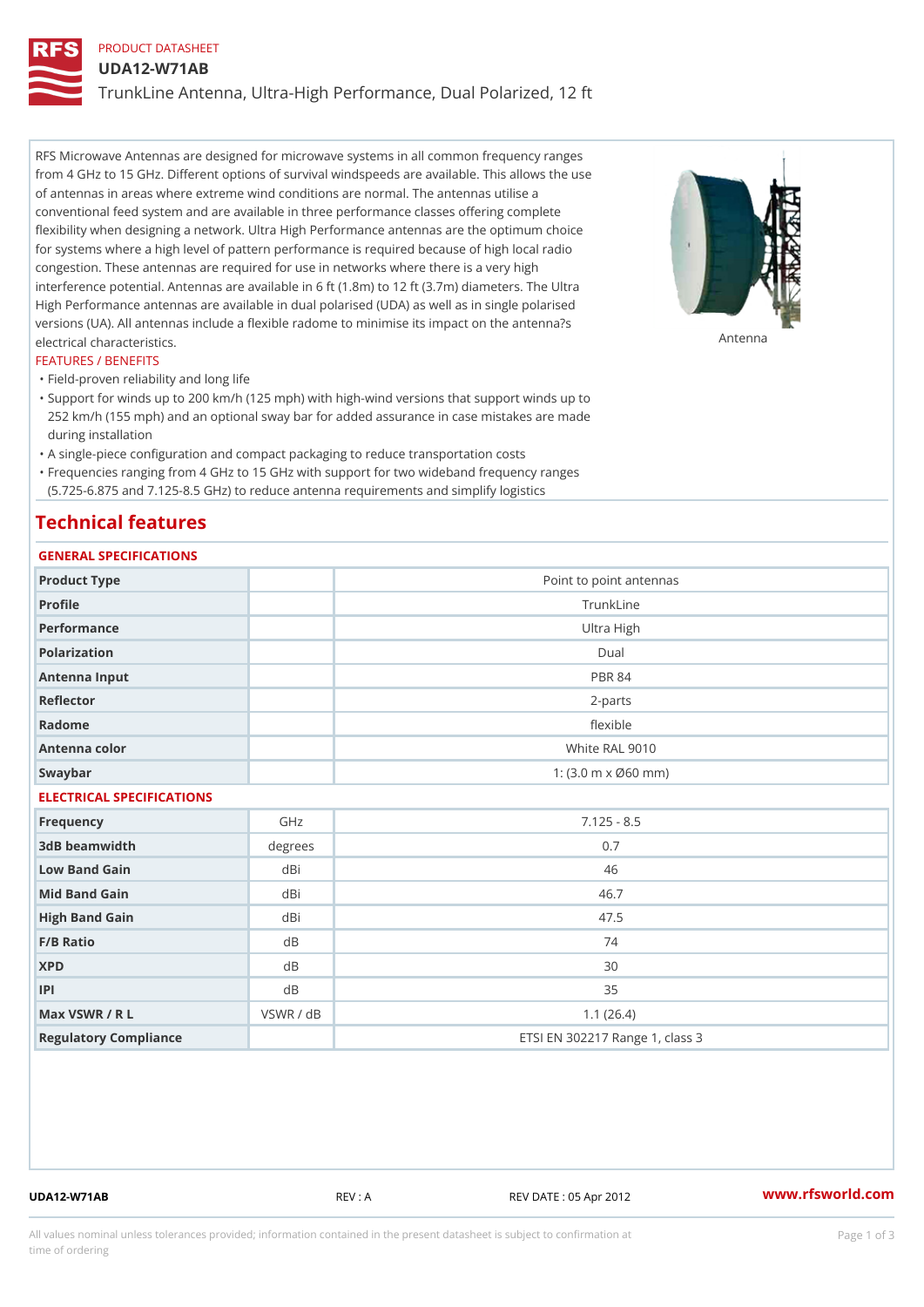# PRODUCT DATASHEET

### UDA12-W71AB

TrunkLine Antenna, Ultra-High Performance, Dual Polarized, 12 ft

| MECHANICAL SPECIFICATIONS                                                  |              |                                                                           |  |
|----------------------------------------------------------------------------|--------------|---------------------------------------------------------------------------|--|
| Diameter                                                                   | ft $(m)$     | 12(3.7)                                                                   |  |
| Elevation Adjustment                                                       | degree       | ± 5                                                                       |  |
| Azimuth Adjustment                                                         | degrees      | ± 5                                                                       |  |
| Polarization Adjustment                                                    | degrees      | ± 5                                                                       |  |
| Mounting Pipe Diameter<br>minimum                                          | $mm$ (in)    | 114(4.5)                                                                  |  |
| Mounting Pipe Diameter<br>maximum                                          | $mm$ (in)    | 114(4.5)                                                                  |  |
| Approximate Weight                                                         | kg (lb)      | 420 (924)                                                                 |  |
| Survival Windspeed                                                         | $km/h$ (mph) | 200 (125)                                                                 |  |
| Operational Windspeed                                                      | $km/h$ (mph) | 190 (118)                                                                 |  |
| <b>STRUCTURE</b>                                                           |              |                                                                           |  |
| Radome Material                                                            |              | PVC coated fabric                                                         |  |
| <b>FURTHER ACCESSORIES</b>                                                 |              |                                                                           |  |
| optional Swaybar                                                           |              | 1: SMA-SK-60-3000A (3.0 m x Ø60 mm)                                       |  |
| Further Accessories                                                        |              | SMA-WK-12 : Wind Kit<br>SMA-SKO-UNIVERSAL-L : Universal sway bar fixation |  |
| <b>MOUNTOUTLINE</b>                                                        |              |                                                                           |  |
| m m<br>Dimension_A<br>(in)                                                 |              | 3800 (150)                                                                |  |
| m m<br>$Dimension_B$<br>(in)                                               |              | 1880()                                                                    |  |
| m m<br>Dimension_C<br>(in)                                                 |              | 670 (26.5)                                                                |  |
| $Dim_D - D -$<br>m <sub>m</sub><br>$114$ m m $(4.5$ ir $)$ $\sqrt{$ ip $e$ |              | 190(7.5)                                                                  |  |

Dimension\_F m<sub>m</sub> (in) 1580 (62.5)

m<sub>m</sub> (in)

Dimension\_E

370 (14.57)

UDA12-W71AB REV : A REV DATE : 05 Apr 2012 [www.](https://www.rfsworld.com)rfsworld.com